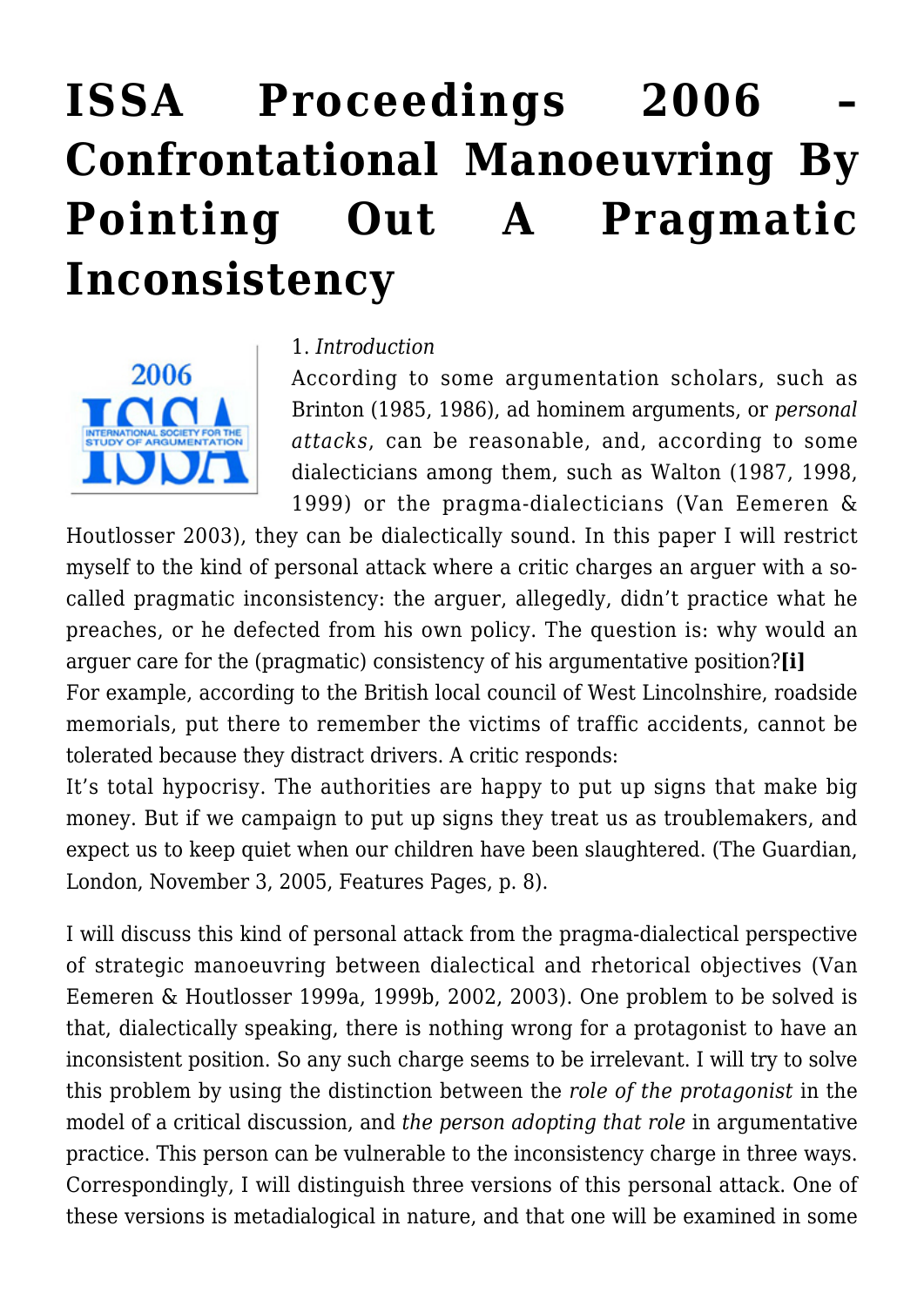further detail.

#### 2. *Critical discussion*

A model for critical discussion specifies a normative procedure for resolving differences of opinion by critically testing whether a particular standpoint is tenable vis-à-vis a particular antagonist with particular commitments. A critical discussion has four stages (Van Eemeren and Grootendorst 2004, pp. 57-62). The parties develop and formulate their difference of opinion in the confrontation stage. They decide on procedural and material starting points in the opening stage. In the argumentation stage they exchange arguments and criticisms. Finally, in the concluding stage, they determine whether the difference has been resolved, and if so, in whose favour.

Within a critical discussion there is a division of labour to stimulate the parties to consider all relevant pros and cons. The division of labour in the pragmadialectical notion of a non-mixed discussion resembles the division of labour in the formal dialogues of Barth and Krabbe (1982). The individual task of the protagonist is to show to the antagonist that her critical position is untenable, or, equivalently, that his standpoint is defensible on the basis of the agreed upon starting points. He must do so by offering argumentation that starts from the antagonist's commitments and that leads to his standpoint. However, his primary aim is not to show to the antagonist that the standpoint he defends is true, or acceptable in its own right. The antagonist's aim is to make it clear to the protagonist that her position as a critic is tenable after all, and she does so by challenging and testing the parts of the protagonist's defence.

Shared goals and the individual dialectical tasks can be specified for each of the four stages. Consider the confrontation and the concluding stage. The shared goal of the confrontation stage is to formulate the difference of opinion in a way that furthers its resolution. The parties carry out the mutually opposite tasks of wording their positions and usage declaratives in ways that facilitate their individual defensive or critical tasks in the argumentation stage. In an impeccable confrontation, however, they do not become overly opportunistic. Discussion rules prevent them to nip the resolution process in the bud and impel them to remain within the bounds of reason. So, the parties do not hinder one another when advancing or adapting a standpoint or critical doubt; they formulate their contributions as clearly and univocally as possible; they interpret the formulations of the other party carefully; they accede to requests for usage declaratives; and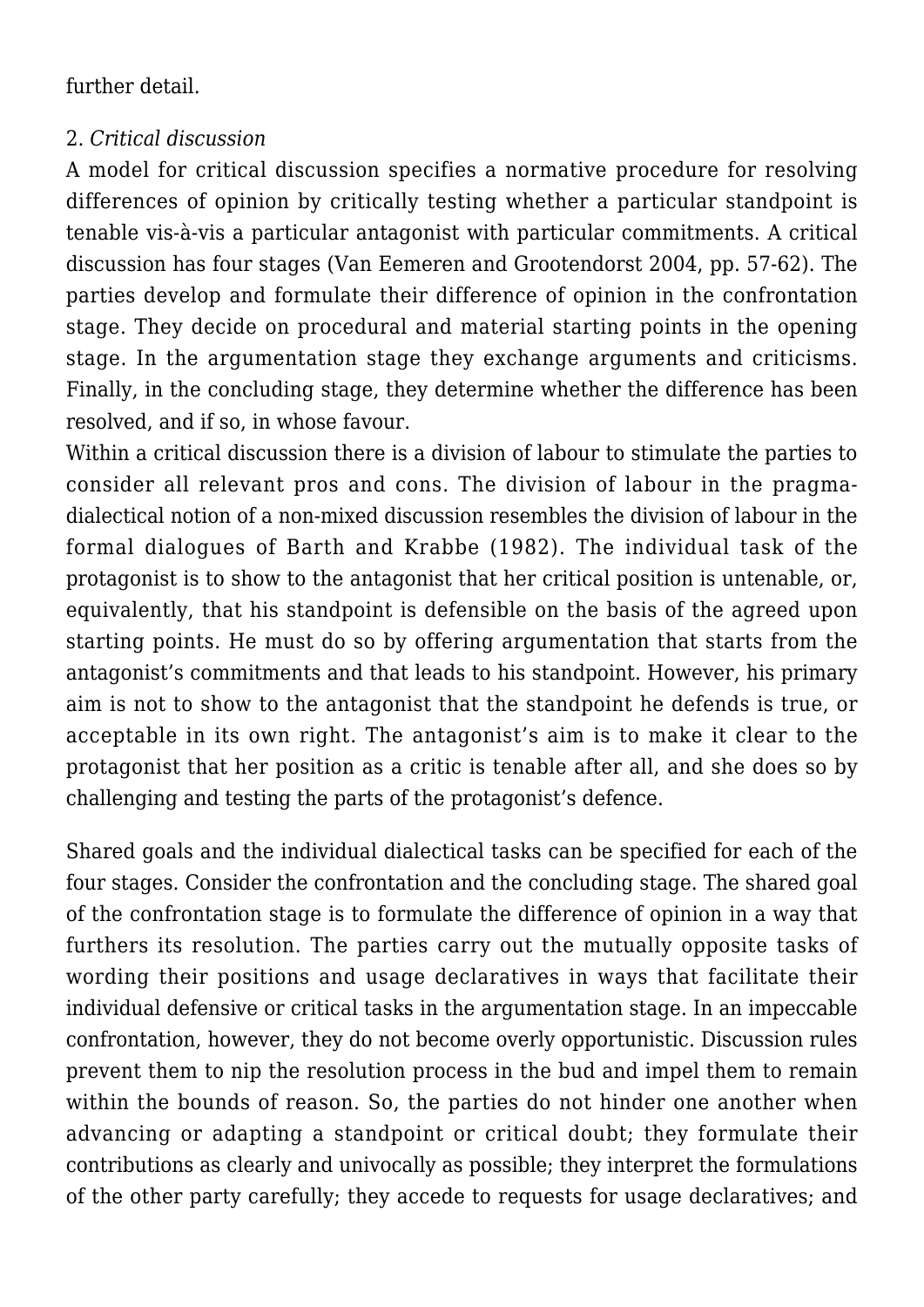the issue of the status or the position of the arguers does not arise (Van Eemeren & Grootendorst 2004, pp. 60, 135-137, 190-191). The main goal of the concluding stage is to determine whether the difference of opinion is resolved, and if so, whether it has been resolved in favour of the protagonist or in favour of the antagonist. So, a discussion has three possible outcomes. The protagonist may give up his attempt to show to the antagonist that her critical position is untenable. In that case the conflict of opinions has been resolved in favour of the antagonist. The antagonist may give up her attempt to challenge the main standpoint, resulting in a resolution in favour of the protagonist. Or the parties may decide that their discussion ends unresolved.

#### 3. *Inconsistency in a critical discussion*

A set of propositions is inconsistent if its propositions cannot possibly all be true in whatever possible situation we may come up with. In models for dialogue logic the asymmetry between the role of the proponent (or: protagonist) and the role of the opponent (or: antagonist) is relevant for assessing the act of committing oneself to inconsistent propositions (Barth and Krabbe 1982). In a formal dialogue along the rules of these dialogue logics, the proponent tries to show to the opponent that the opponent's critical stance towards the thesis is untenable, given that the opponent has made certain initial concessions, while the opponent tries to show that she is able to withstand this attempt. In those dialogue models that correspond to classical or constructive logic, there is a winning strategy for the proponent whenever the opponent has inconsistent propositions among her initial concessions. The proponent, on the contrary, makes no concessions, because the opponent, having nothing to defend, has no need for them. Suppose, the proponent's thesis is inconsistent, for instance by being a conjunction of a proposition and its denial. Then the proponent can be said to defend a *provocative thesis* (Krabbe 1990, p. 38): the proponent does not claim that the thesis is true or acceptable, but rather that the opponent's concessions commit her to this absurdity.

We have seen that in a critical discussion, as understood in the pragma-dialectical approach, the task of the protagonist is to show to the antagonist that her critical position is untenable. If the protagonist exposes a logical inconsistency in the antagonist's position, he is considered to have been successful. Such a commitment to an inconsistency, by the antagonist, can be further understood in dialogical terms, as Barth and Krabbe have shown, as adopting two incompatible stances towards one and the same proposition.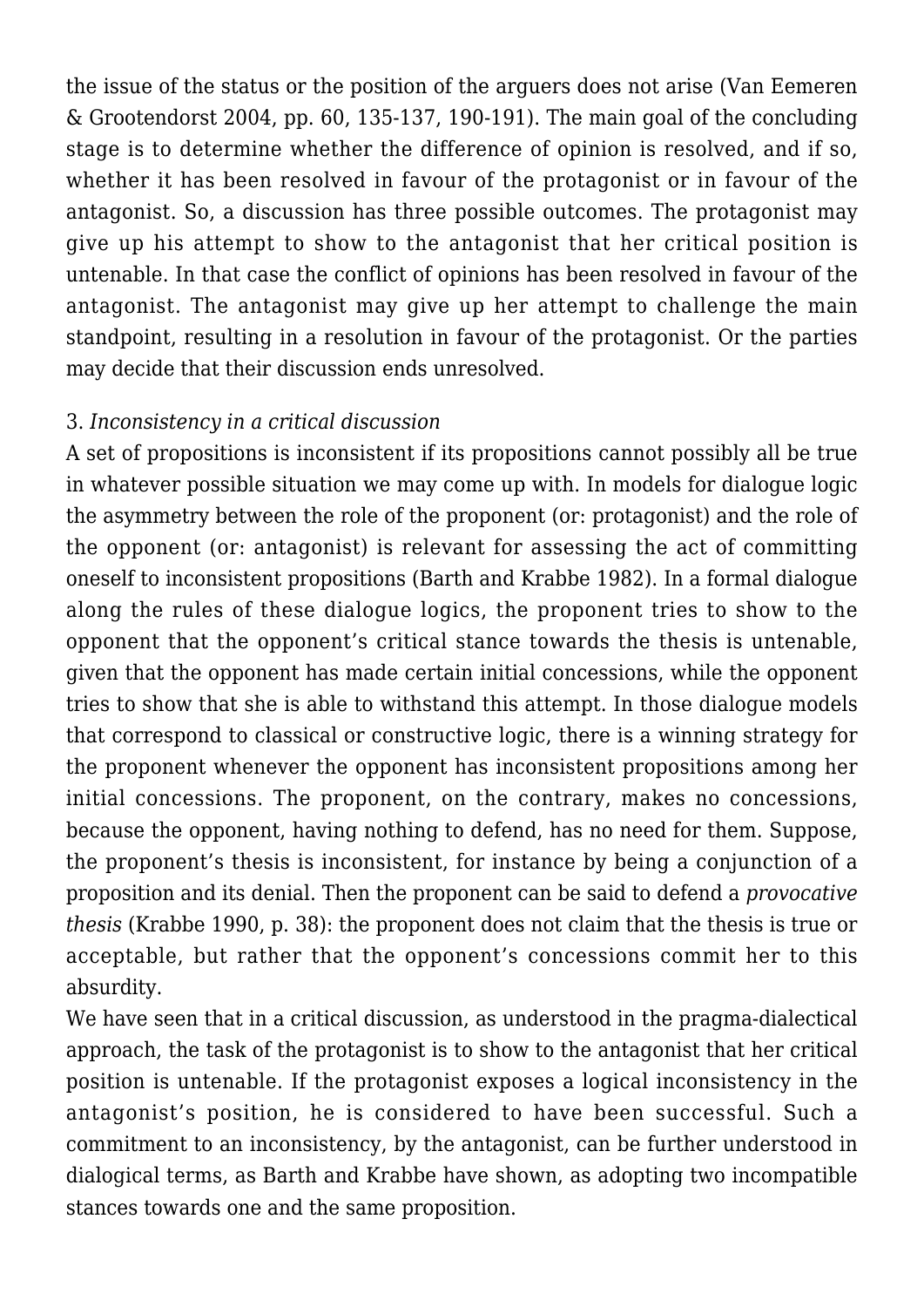However, the antagonist has not achieved her dialectical aim if she points out an inconsistency in the position of the protagonist. First of all, it is not her aim to show the position of the protagonist to be untenable. The antagonist's raising critical doubts and asking for reasons must be understood as a way to unfold or develop a critical position in a way that is in line with her positive commitments. Second, the existence of two mutually inconsistent commitments of the protagonist does not necessarily make it harder for him to achieve his individual task of showing the antagonist's position untenable. What about a standpoint that is in itself contradictory? Given the dialectical aim of the protagonist, we must understand him as claiming, again, not that the thesis is true or acceptable, but that the opponent's concessions commit her to this absurdity.

I take it as a requirement of an adequate dialectical theory of pragmatic inconsistency that it does justice to the basic insight that an inconsistency does not harm the protagonist's position, at least not in any direct way.

# 4. *Rhetorical and dialectical aims in argumentative practice*

The expression *argumentative practice* will here refer to the textual or oral activity of exchanging argumentation and criticism. How can speakers or writers within an argumentative practice adhere to the pragma-dialectical discussion rules? Typically, only in an indirect manner, unlike for instance simple traffic rules.

One reason is that the pragma-dialectical model starts from the elementary position where the parties take turns by making singular contributions to the dialogue. Even an explicitly and directly formulated argument is to be reconstructed as an implicit dialogue before evaluating it. Real argumentation is normally complex in the sense that arguers, within one turn, anticipate and respond to several challenges in several ways. So, applying the model to argumentation requires reconstruction (and that does not decrease the argumentation's reasonableness).**[ii]**

If we start from a sense of *rule following* that is overly straightforward, we might say that parties in argumentative discourse do not need to *follow the rules* for critical discussion. We should understand the obligation to obey the rules as the obligation to make contributions *that can be reconstructed***[iii]** as sequences of appropriate singular moves in an ideal critical discussion between the protagonist and the antagonist (see Van Laar 2007 for a formal specification of this higher order obligation). A fallacy must be understood as a contribution that cannot be reasonably reconstructed as a series of legitimate singular moves.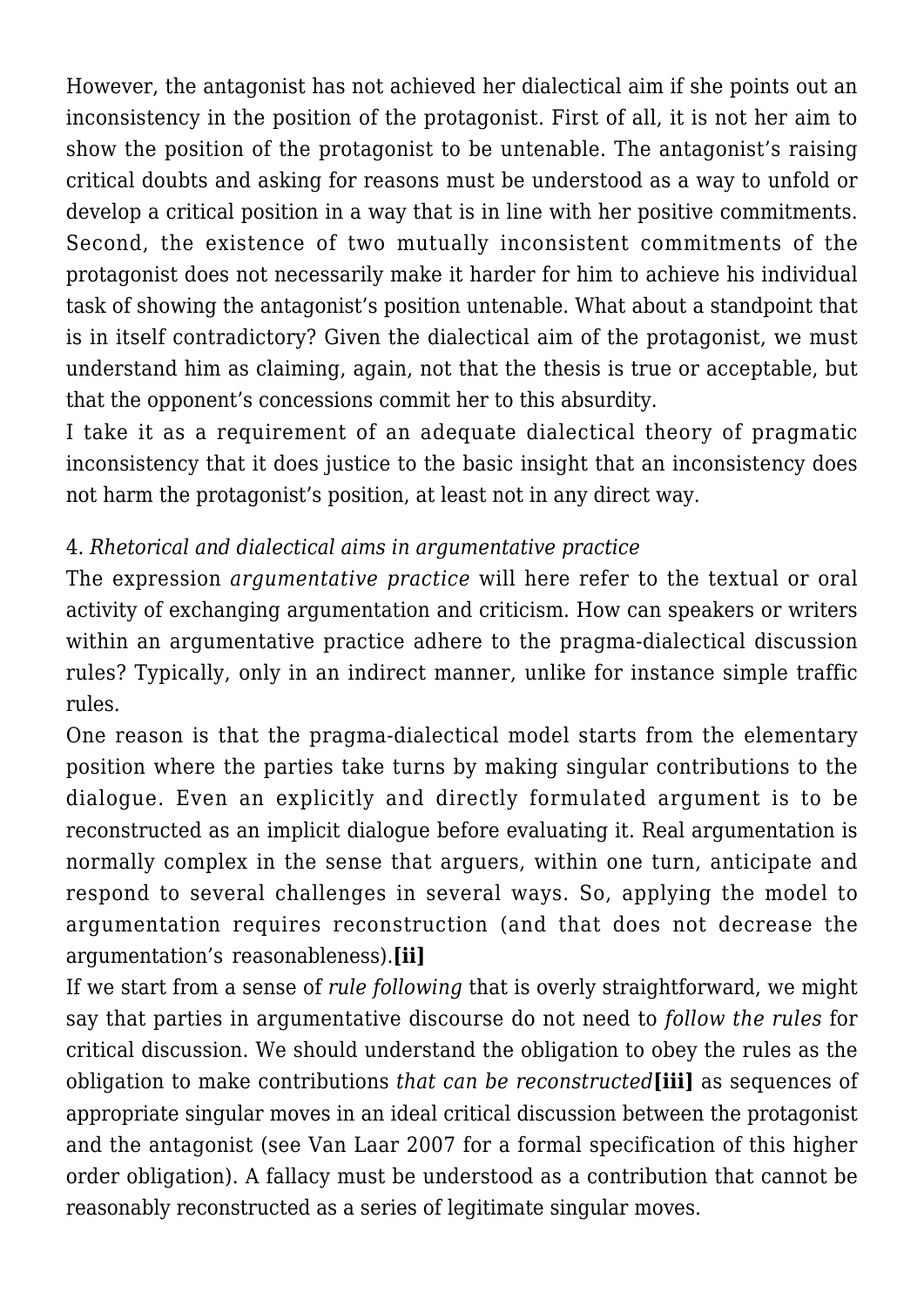Following van Eemeren and Houtlosser, two goals are to be distinguished in order to reconstruct, evaluate and explain argumentative behaviour. Here it is stressed that these are goals assumed to be operative in argumentative practices. First of all, an *arguer,* understood as a *person* having primarily the part of the protagonist, and a *critic*, someone who first of all takes care of the antagonist, are dialectically bound to achieve the *dialectical objectives*, or to fulfil their *dialectical obligations* (Johnson 2000). The arguer and the critic must make contributions that are construable both as legitimate elements in a critical discussion as well as elements that are instrumental for fulfilling the individual dialectical tasks of the protagonist or the antagonist. Secondly, it is methodologically useful to interpret the argumentative behaviour of arguers and critics in the light of their (presumed) rhetorical objectives. The central rhetorical objective of the arguer is to get the best of the discussion, that is, to persuade the antagonist to retract her critical doubt regarding the standpoint. The central rhetorical objective of the critic amounts to persuading the protagonist to retract his standpoint with respect to the antagonist. These rhetorical objectives can be instrumental for further aims, such as for the purpose of making the arguer look stupid, or for the purpose of a good negotiation result. A party is said to *manoeuvre strategically* when he pretends to be successful in reconciling his rhetorical aims with his dialectical obligations.

Arguers and critics can be strongly motivated to realize their rhetorical objectives. By using only dialectically permissible means of persuasion a party can bring his rhetorical and dialectical goals together. There is, however, a risk that the rhetorical motives are so strong that a party abandons his dialectical goals, or gradually loses sight of his obligations. It can be hard to find dialectically appropriate arguments, or to analyse a position thoroughly so as to find the dialectically weak spots. If parties resort to unsound, but possibly effective means of persuasion, the strategic manoeuvring derails and a fallacy of some kind has been committed.

The kind of personal attack that is at issue in this paper is a kind of confrontational manoeuvring, that is, a form of strategic manoeuvring where at least some of the central objectives have to do with the confrontation stage. The main dialectical aim in confrontational manoeuvring is to express a difference of opinions in a way that furthers its resolution. The central rhetorical aim of a party is to shape the difference of opinions in a way that is opportune for winning over the other party in the later stages. Take the critic in a situation where the arguer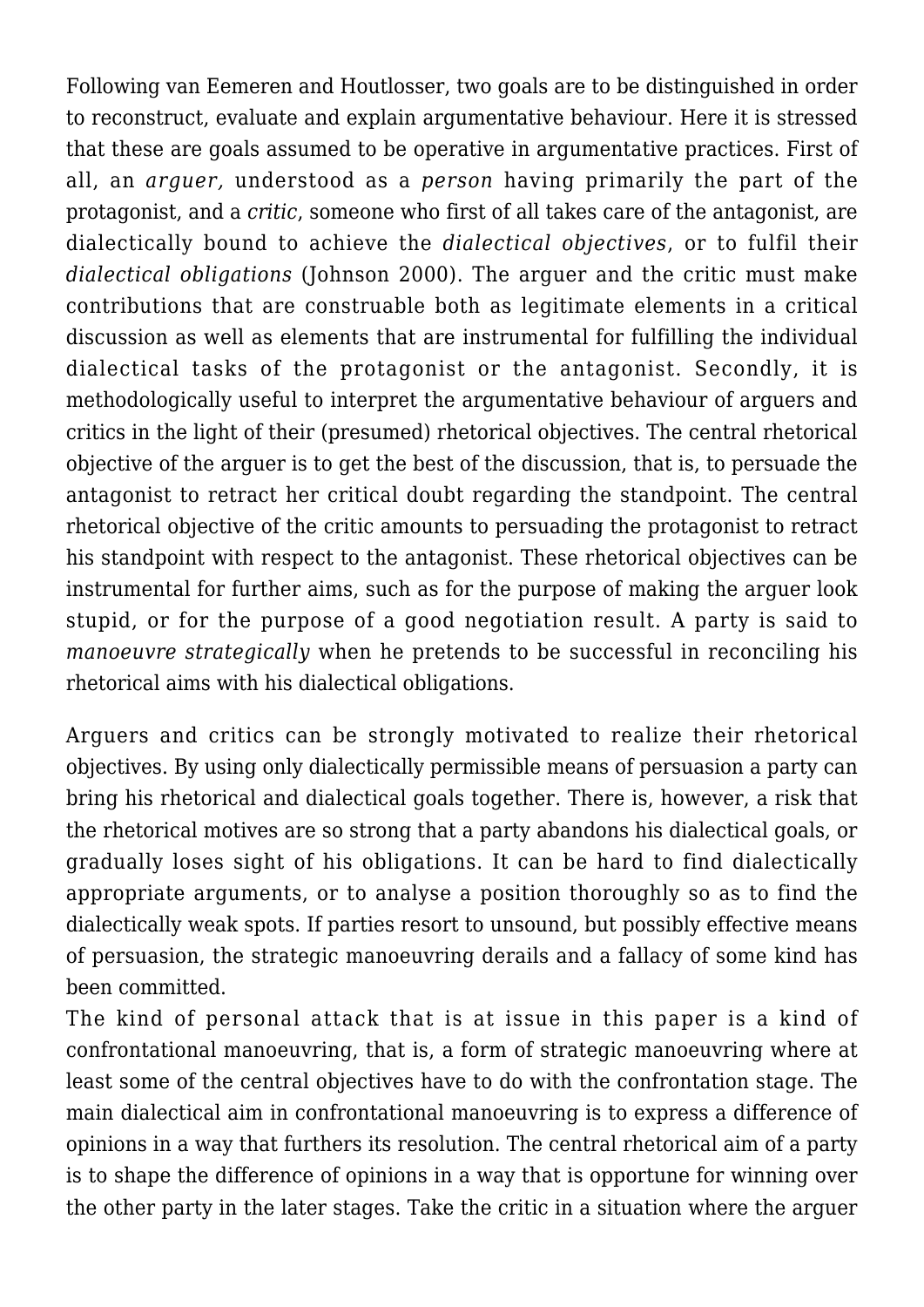has already advanced a standpoint. For her, the rhetorical objective amounts to getting the arguer to change his standpoint in a manner that is advantageous for her, for instance by being clearer on those parts of his position that are difficult to defend. She may try to get the protagonist to reformulate his standpoint or to revise it in a different respect.

In argumentative practices, a critic may surmise that the other arguer's position is inconsistent, not on the ground of his explicit propositional commitments, but on the ground of his behaviour. By themselves, actions do not lead to propositional commitments, but they do head for them. An action A by a person only *suggests* that he is committed to the propositions that he has done A, as well as that A is permissible. However, it's not impossible that this person may offer an explanation of why he does not regard himself committed thus. So, actions lead to *contextual commitments* only, "commitments that are assumed to be inherent in the discussion situation at hand" but that are "only of real consequence for the discussion if they stand up to an appropriate intersubjective identification procedure" (Van Eemeren and Houtlosser 2003).

I will start from the following definition of *pragmatic inconsistency* that subsumes the three action-related types of inconsistency distinguished by Woods and Walton (1989). The position of a person P is pragmatically inconsistent if and only if

(1) P has put forward assertion S and, in addition, P has conveyed the message that he considers S acceptable himself;

(2) P has performed action A;

- (3) having done A, P cannot avoid committing himself to T, if asked to do so;
- (4) S and T are logically inconsistent.

So, charging an arguer with a pragmatic inconsistency is to express the expectation that the arguer's set of commitments will become inconsistent in case the critic requests him to commit himself explicitly to the contextual proposition generated by P's action.

As said, actions do not lead directly to commitments. For example, if P is seen hitting a person, P might be considered committed to the proposition that he has hit this person, unless P can make it clear that he disagrees with this description of his action and commits himself to the alternative reading that he slapped this person on the back, in a friendly manner. Similarly, P can avoid committing himself to the acceptability of hitting a person, by explaining that he lost his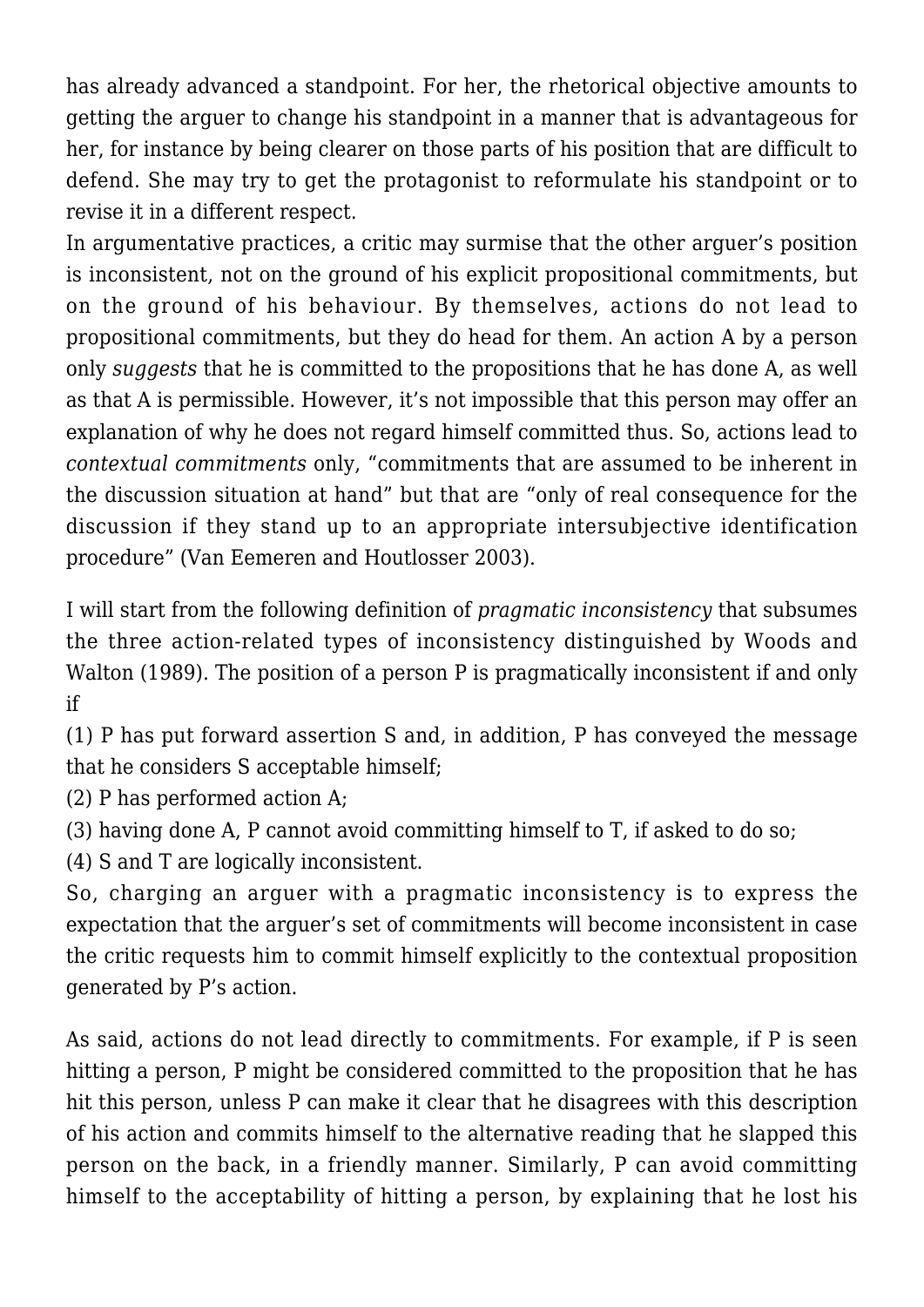temper and did something he considers impermissible. If the critic's expectation is wrong, the arguer's position was not really pragmatically inconsistent, although it may have looked that way.

Now, why would an arguer, the person taking primary responsibility for the tasks of the protagonist in an argumentative discussion, worry about a potential pragmatic inconsistency?

#### 5. *Three uses of pointing out a pragmatic inconsistency*

There are at least three reasons why the arguer may want a consistent position, and why the critic may want to point out a pragmatic inconsistency.

(1) First, the arguer may want to be perceived as a *credible* arguer in order to persuade the antagonist of some proposition on the basis of his say-so. The arguer's holding the standpoint acceptable himself then functions as an argument from trustworthiness to persuade the antagonist to accept the standpoint: *Smoking is bad. I really think so*. Such an appeal can best be understood as an application of the symptomatic argumentation scheme (cf. van Eemeren and Grootendorst 1992a, p. 163): 'p, because I say so and I am a credible source with respect to this subject.' (Arguers do not always need to be credible in this particular sense. If the protagonist is able to support his standpoint by propositions that have already been conceded by the antagonist, the arguer may argue ex concessis, having no need to appeal to his trustworthiness.)

What if the arguer defends a standpoint in this way, while his behaviour is at odds with it? Like trust (Govier 1998), credibility has two dimensions: motivation and competence. So, two possible explanations suggest themselves. The critic may surmise that the arguer is dishonest, disbelieving his own standpoint while talking as if he holds it acceptable, or that he is incompetent by being unaware of what constitutes a plausible position. Both lying about S, as well as holding S and its denial true, diminishes an arguer's worth as a reliable source of the information that S is the case.

(2) Second, the arguer may want to remain consistent, not in his capacity as a protagonist, but in his capacity as an antagonist. Discussions are normally mixed, in the sense that both parties defend contrary standpoints, contributing to two distinct, though closely related, non-mixed critical discussions. So, in a real debate, an arguer may want to reckon both with his aims as a protagonist in the one critical discussion as well as with his aims as an antagonist in the other critical discussion. Moreover, an arguer may want to remain consistent for the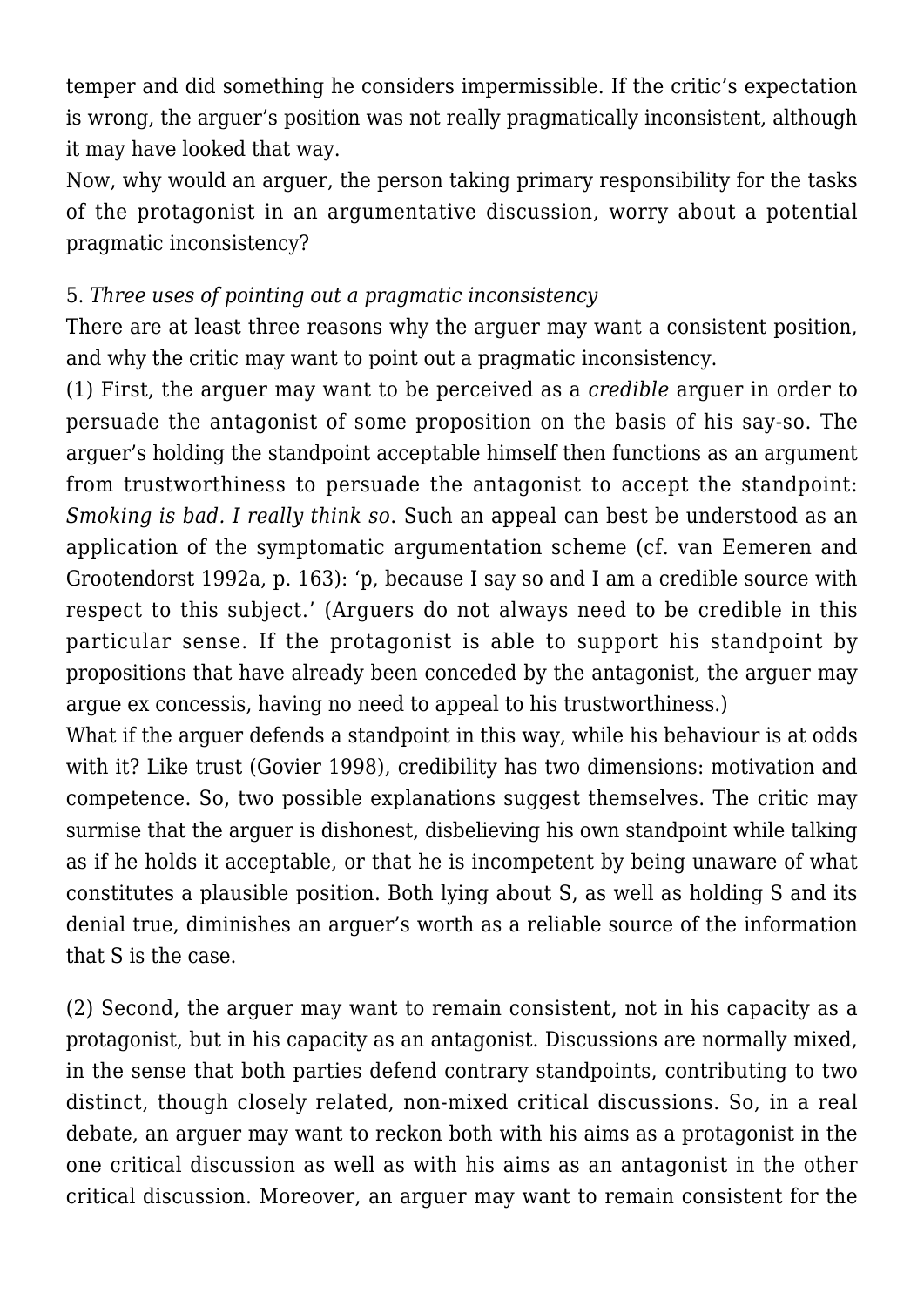long-time purpose of developing one single position that is his operating base for a number of critical discussions that he wants or needs to engage in, sometimes as a defending protagonist and at other times as an antagonist testing others. To be able to play the part of antagonist in future discussions successfully, the arguer may want to remain consistent in the current discussion.

(3) Third, the arguer may want to remain consistent in order to keep up the image of a sincere and capable arguer. In order to fulfill the tasks of a protagonist adequately, such as formulating a standpoint, offering argumentation, and assessing the merits of counterarguments, one must be intellectually capable of doing so, and well disposed towards accomplishing these tasks. If an arguer is credible with respect to these tasks, he can be said to be *credible as a protagonist*. Arguers can be credible as a protagonist with respect to the one subject matter, while lacking it with respect to a different subject. If, given the standpoint he defends, an arguer lacks credibility as a protagonist, we cannot expect a reasonable discussion to unfold, due to fallacies or blunders on the part of the arguer, and so, a condition for critical discussion is left unfulfilled.

If an arguer lacks credibility as a protagonist, a second-order condition for conflict resolution is left unfulfilled. Following Barth and Krabbe on procedural *rules* of first, second, third and even higher order (1982, p. 75-6), van Eemeren and Grootendorst distinguish three kinds of *conditions* that must be fulfilled in order to enable the resolution of a difference of opinion (1988, 1992a; van Eemeren et al 1993). According to the first order conditions, the participants must follow the discussion rules. According to the second order conditions, particular character traits, intellectual capacities, and attitudes are needed to realize the first order conditions. According to the third order conditions, particular external, social and political, circumstances must apply in order to realize the second-order conditions.

How could an inconsistency of the part of the arguer diminish the arguer's credibility as a protagonist? My answer is tentative, and it applies only to particular circumstances. Often, but not always, an arguer means more than that the critic's position is untenable, regarding the standpoint both justifiable to the antagonist *as well as* acceptable himself. Think of discussions on what we believe to be the case. Suppose, an arguer conveys this additional information, while his behaviour is at odds with it. That makes it, *somewhat plausible*, although no more than that, that either the arguer is insufficiently sincere with respect to his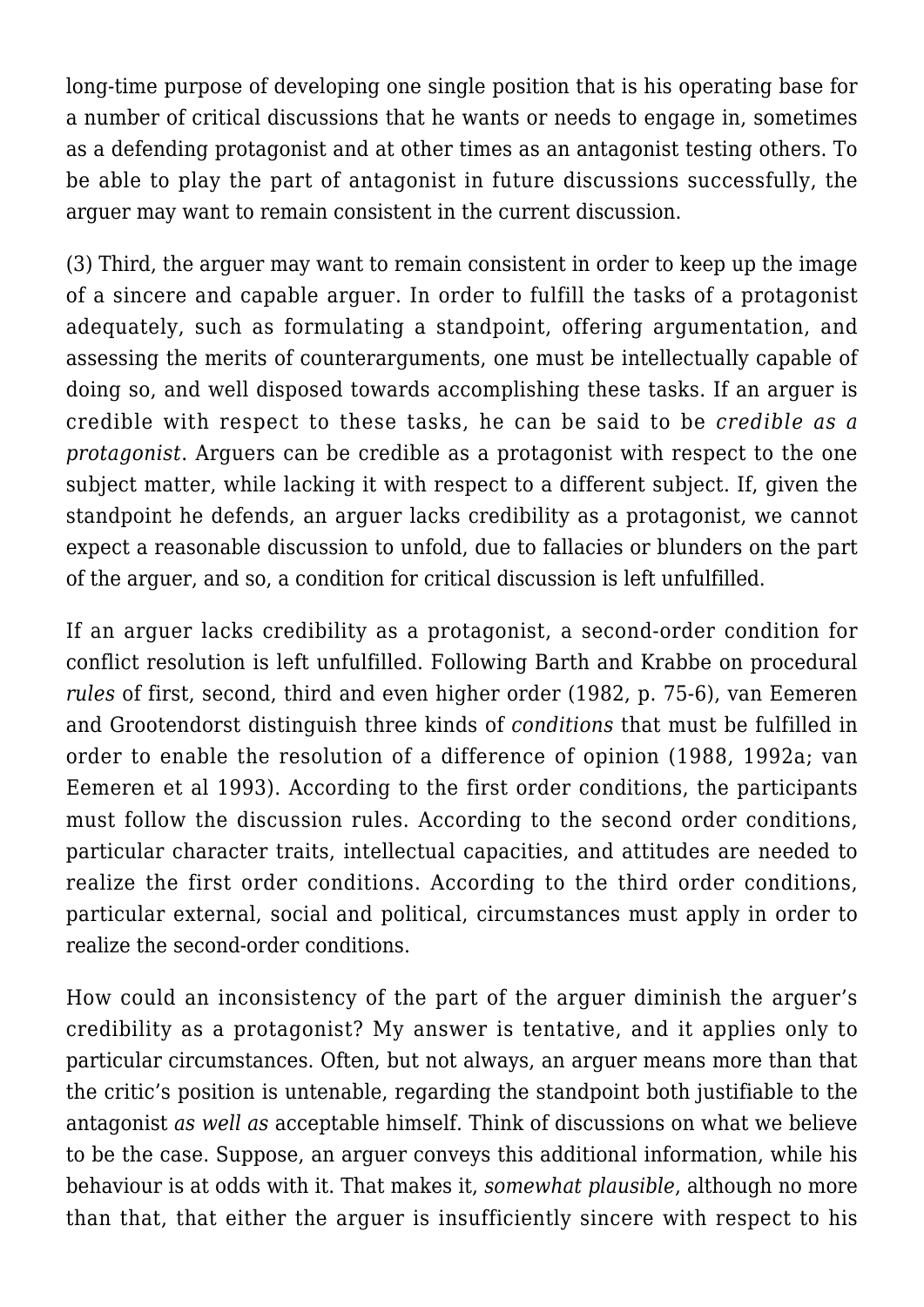expressed intention to fulfill the tasks of a protagonist, or that he is intellectually incapable of fulfilling these tasks.

Defecting from policy is probatively relevant for such insincerity to the extent that someone's being insincere about what he believes, indicates an insincerity about his dialectical intentions. Defecting from policy is probatively relevant for such incompetence to the extent that someone's incompetence to detect an inconsistency indicates incompetence to fulfill the protagonist's tasks in a critical discussion. I suppose these warrants carry some plausibility, though, of course, more is needed to build a convincing case for the metastandpoint that, due to the arguer, a second order condition for resolving the difference of opinions is left unfulfilled. And if the arguer does not convey the additional message that he considers the standpoint acceptable himself, defecting from policy is even completely irrelevant for these metastandpoints about the sincerity and the competence of the arguer.

In order to achieve his objectives, a party may contribute to either the ground level dialogue, or to a metadialogue, that is, "a dialogue about a dialogue or about some dialogues" (Krabbe 2003, p. 641). In this paper, the problem, formulated by Krabbe, of demarcating ground level dialogue from metadialogue is dealt with by considering any move that pertains to the fulfilment of a condition for critical discussion as part of a metadialogue. So, a *fallacy criticism*, given the dialectical explications of *fallacy*, starts a metadialogue about a first order condition for critical discussion. Here, however, we are dealing with the charge of pragmatic inconsistency. If used for this third purpose of showing that the arguer lacks credility as a protagonist, the personal attack starts a metadialogue about a second order condition for critical discussion.

6. *Pointing out a pragmatic inconsistency as a form of strategic manoeuvring.* Corresponding to these three ways in which an inconsistency may harm the arguer's position, three distinct subcategories of this personal attack can be distinguished. I will restrict attention to the metadialogical version.

This kind of strategic manoeuvring forms itself an argument, having the following form:

P1. You are insufficiently credible as a protagonist of this standpoint, lacking either argumentative competence or sincerity in this issue.

P1.1. Because, your position is pragmatically inconsistent.

P1.1.1. Because, you advanced standpoint S while you performed act A.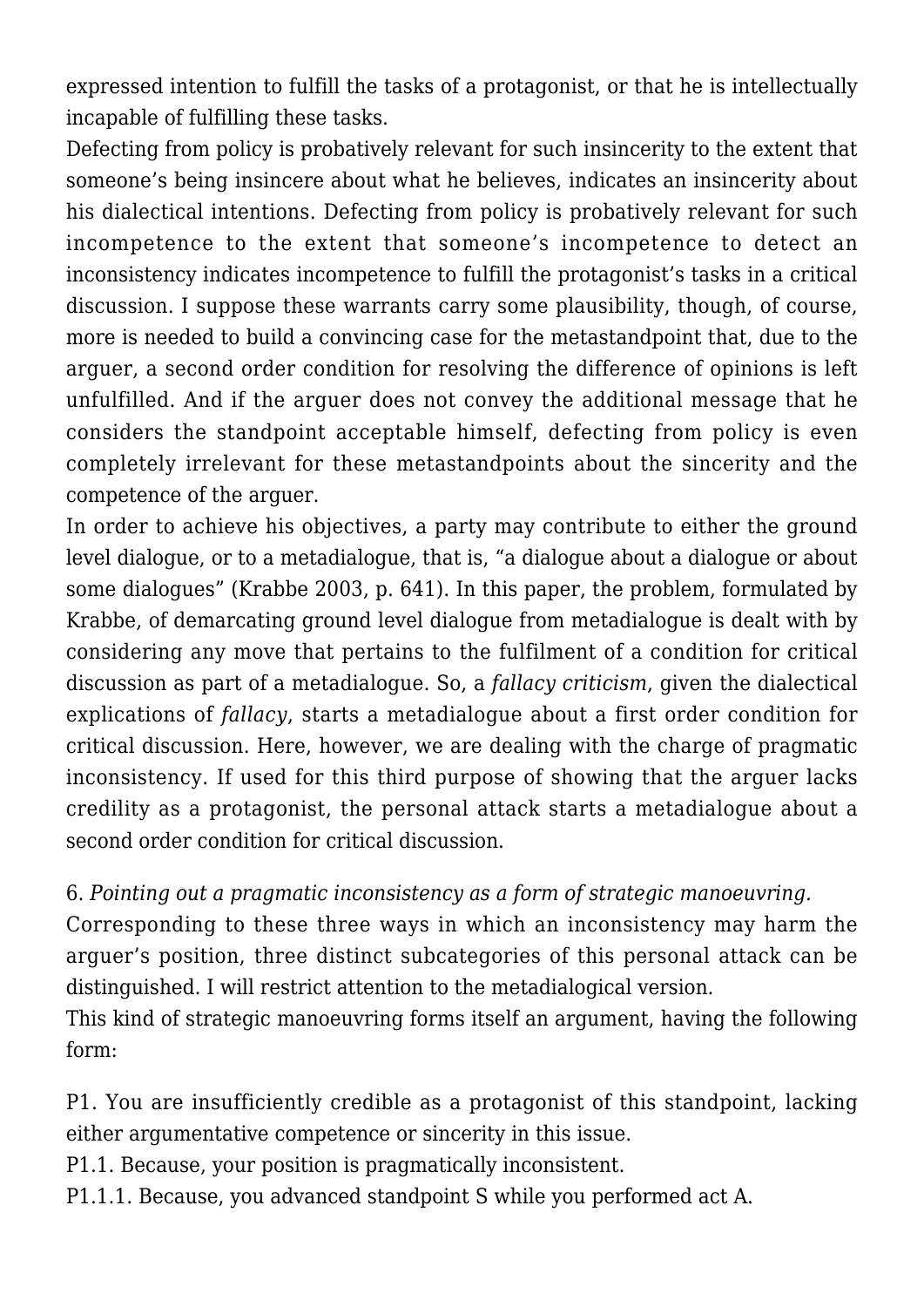By pointing out a pragmatic inconsistency, the critic tries to discredit the arguer as a protagonist. According to the critic, a second order condition for resolving this particular issue is left unfulfilled, therefore, the critic can expect the arguer to commit fallacies and make blunders, and consequently, the arguer is unfit to adopt the role of the protagonist of the standpoint. This meta-argument first of all contributes to the opening stage, where the parties decide on the division of the discussion roles. Indirectly, however, the critic also tries to influence the final results of the confrontation and even the concluding stage in his own favour. By declaring the arguer unfit for the role of protagonist of this particular standpoint, the critic can be seen as pushing the arguer to adapt his standpoint, to give a different formulation of the standpoint, or to get him to withdraw from the discussion altogether.

So, the rhetorical objective served by this version is to get the standpoint revised in a manner that is advantageous for the antagonist, for instance by highlighting those parts of the standpoint that are hard to defend, or to get the protagonist to admit that the issue cannot be resolved in his favour. In this way, pointing out a pragmatic inconsistency is a device for excluding persons from defending particular standpoints or from defending particulars formulation of them. Because resolution is served by the fulfilment of the second order conditions, the critic is able to keep up the pretence of dialectical reasonableness.

The example of the roadside memorials is an example of this third version: the arguer, a council in this case, is considered hypocritical and lacking the credibility needed to participate in a serious, resolution oriented discussion on this issue.

## 7. *Conclusions*

There are at least three reasons why an arguer would care for the consistency of his position. He may care for his credibility for either the purpose of appealing succesfully to his personal trustworthiness, or for the purpose of keeping up the image of a competent and sincere arguer. In addition, he may care for consistency in his capacity as a would-be antagonist. Consequently, there are three different rhetorical grounds for why a critic would attack the consistency of the arguer's position. So, strategic manoeuvring by pointing out a pragmatic inconsistency serves the rhetorical purposes of the critic while keeping up the aspirations at dialectical reasonableness. Still, this kind of strategic manoeuvring may easily derail. A discussion of the specific soundness conditions for this kind of personal attack, and the relation between this form of strategic manoeuvring and the ad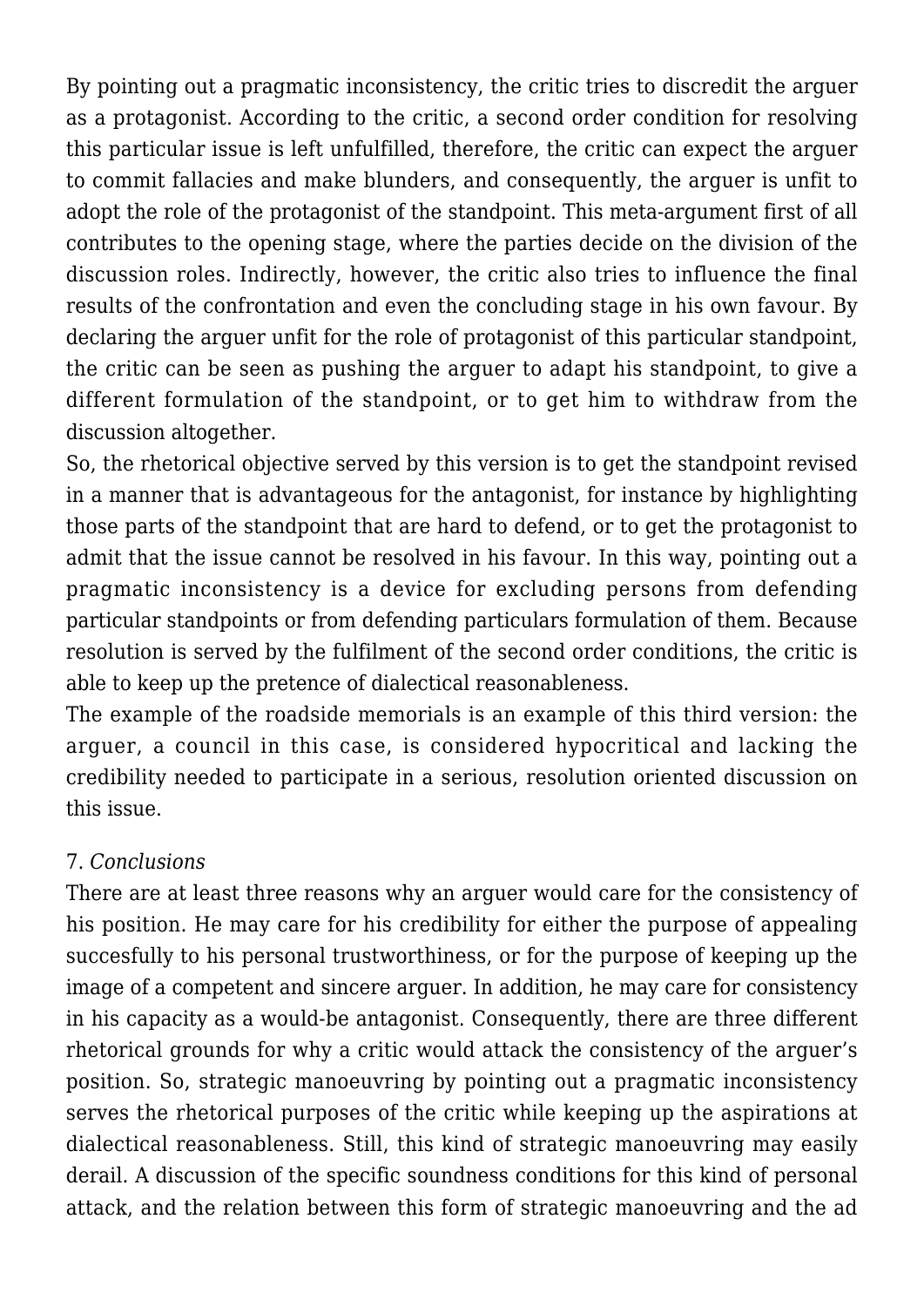hominem fallacy of *tu quoque* (Van Eemeren & Grootendorst 1992b, Van Eemeren & Houtlosser 2003, Woods 2004) is something for a different occasion.

# NOTES

**[i]** This paper has been made possible by the Rijksuniversiteit Groningen and by a grant of the Netherlands Organisation for Scientific Research (NWO) for a project on strategic manoeuvring in argumentative confrontations, lead by Peter Houtlosser and Frans van Eemeren and carried out at the University of Amsterdam. I thank Peter Houtlosser, Frans van Eemeren, Allard Tamminga and Erik Krabbe for their comments on earlier versions of this paper.

**[ii]** Another reason is that the rules are formulated on an abstract level. Even if we have developed the criteria and interpretation procedures that refine and specify the rules (van Eemeren and Grootendorst 1992a, pp.104-6), they will exhibit a level of abstractness and need to be applied in actual situations. Some room will still be left for giving shape to dialectical obligations when substantiating them.

**[iii]** See Van Rees (2001) and van Eemeren et al (1993, chapter 3) for the distinction between (normative) reconstruction, based on a theoretically motivated model, and interpretation, based mainly on linguistic conventions.

## REFERENCES

Barth, E.M. & E.C.W. Krabbe (1982). *From Axiom to Dialogue : A Philosophical Study of Logics and Argumentation.* Berlin: De Gruyter.

Brinton, A. (1985). A Rhetorical View of the Ad Hominem. *Australasian Journal of Philosophy* 63, 50-63.

Brinton, A. (1986). Ethotic argument*. History of Philosophy Quarterly* 3, 245-258. Eemeren F.H. van & R. Grootendorst (1988). Rationale for a Pragma-Dialectical Perspective. *Argumentation* 2, 271-291.

F.H. Eemeren van & R. Grootendorst (1992a). *Argumentation, Communication and Fallacies.* Hillsdale, N.J: Lawrence Erlbaum.

Eemeren F.H. van & R. Grootendorst (1992b). Relevance Reviewed: The Case of Argumentum ad Hominem. *Argumentation* 6, 141-159.

Eemeren, F.H. van & R. Grootendorst (2004). *A Systematic Theory of Argumentation: The Pragma-Dialectical Approach.* Cambridge: Cambridge University.

Eemeren, F.H. van, R. Grootendorst, S. Jackson, & S. Jacobs (1993). *Reconstructing Argumentative Discourse.* Tuscaloosa / London: The University of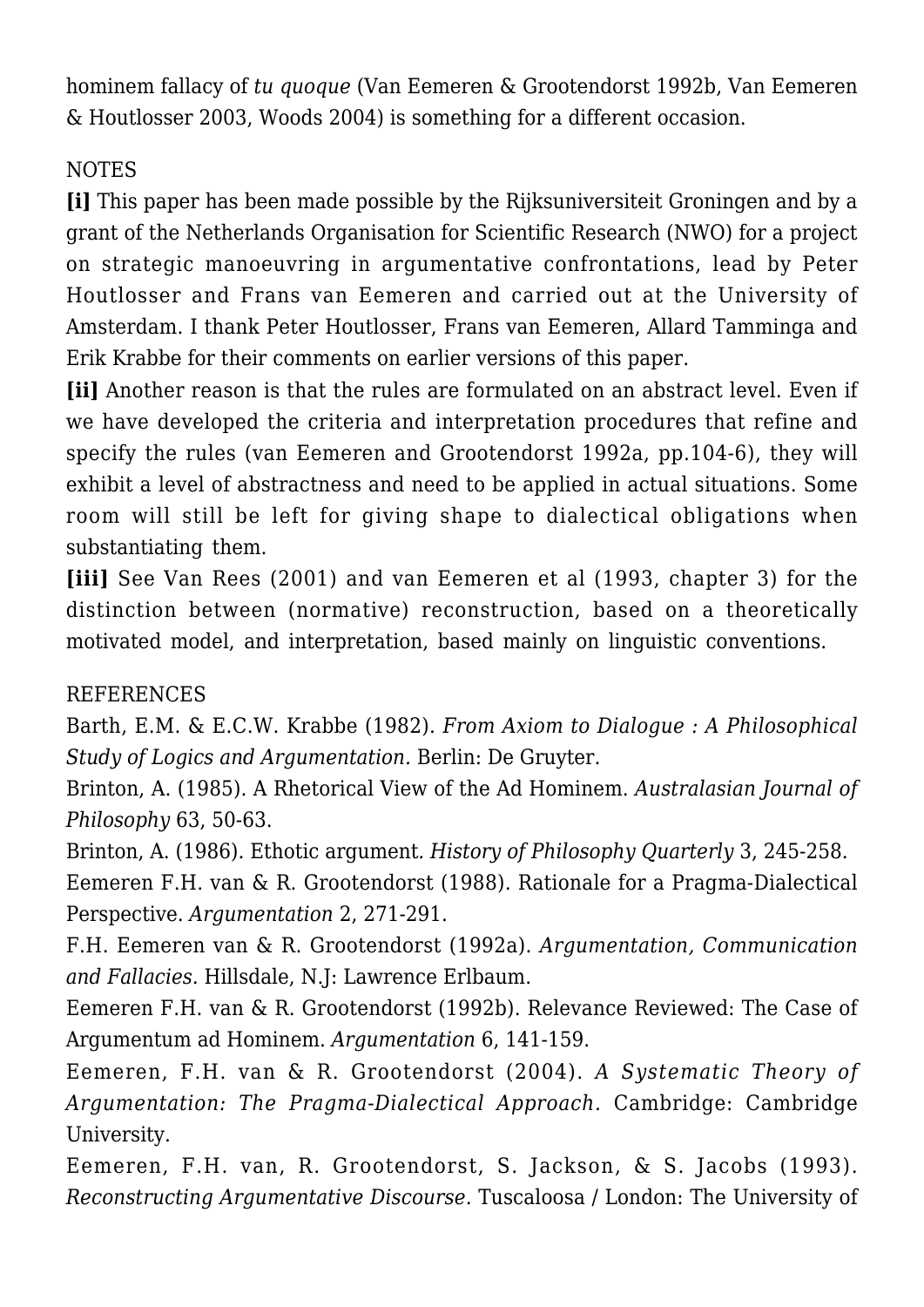Alabama.

Eemeren, F.H. van & P. Houtlosser (1999a). Rhetoric in pragma-dialectics. Argumentation, interpretation, and translation. *Electronic journal* 1.

Eemeren, F.H. van & P. Houtlosser (1999b). Delivering the Goods in Critical Discussion. In: F.H. van Eemeren, R. Grootendorst, J.A. Blair & C.A. Willard (eds.), *Proceedings of the Fourth International Conference of the International Society for the Study of Argumentation* (pp. 168-167), Amsterdam: Sic Sat.

Eemeren, F.H. van & P. Houtlosser (2002). Strategic Manoeuvring in Argumentative Discourse: A Delicate Balance. In: F.H. van Eemeren & P. Houtlosser, *Dialectic and Rhetoric: The Warp and Woof of Argumentation Analysis* (pp. 131-159), Dordrecht: Kluwer Academic.

Eemeren, F.H. van & P. Houtlosser (2003). More about Fallacies as Derailments of Strategic Maneuvering: The Case of Tu Quoque. In: H.V. Hansen, Ch.W. Tindale, J.A. Blair, R.H. Johnson & R.C. Pinto (eds.), *Argumentation and its Applications. Proceedings of the conference organised by the Ontario Society for the Study of Argumentation in May 2001*, CD-ROM. Windsor, CA: Ontario Society for the Study of Argumentation.

Govier, T. (1998). *Dilemmas of Trust.* Montreal / Kingston: McGill-Queen's University.

Johnson, R. (2000). *Manifest rationality: A pragmatic theory of argument.* Mahwah, N.J.: Lawrence Erlbaum.

Krabbe, E.C.W. (1990). Inconsistent Commitments and Commitment to Inconsistencies. *Informal logic* 12, 33-42.

Krabbe, E. C. W. (2003). Metadialogues. In: F.H. van Eemeren, J.A. Blair, C.A. Willard & A.F. Snoeck Henkemans (eds.), *Proceedings of the Fifth Conference of the International Society for the Study of Argumentation* (pp. 641– 644). Amsterdam: Sic Sat.

Laar, J.A. van (2007). One-sided arguments. To appear in *Synthese*.

Rees, M.A. van (2001). Argument Interpretation and Reconstruction. In: F.H. van Eemeren (ed.), *Crucial Concepts in Argumentation Theory* (pp. 165-199). Amsterdam: Sic Sat.

Walton, D.N. (1987). The Ad Hominem Argument as an Informal Fallacy. *Argumentation* 1, 317-331.

Walton, D.N. (1998). *Ad Hominem Arguments.* Tuscaloosa, AL.: University of Alabama.

Walton, D.N. (1999). Ethotic Arguments and Fallacies: The Credibility Function in Multi-Agent Dialogue Systems. *Pragmatics & Cognition* 7, 177-203.